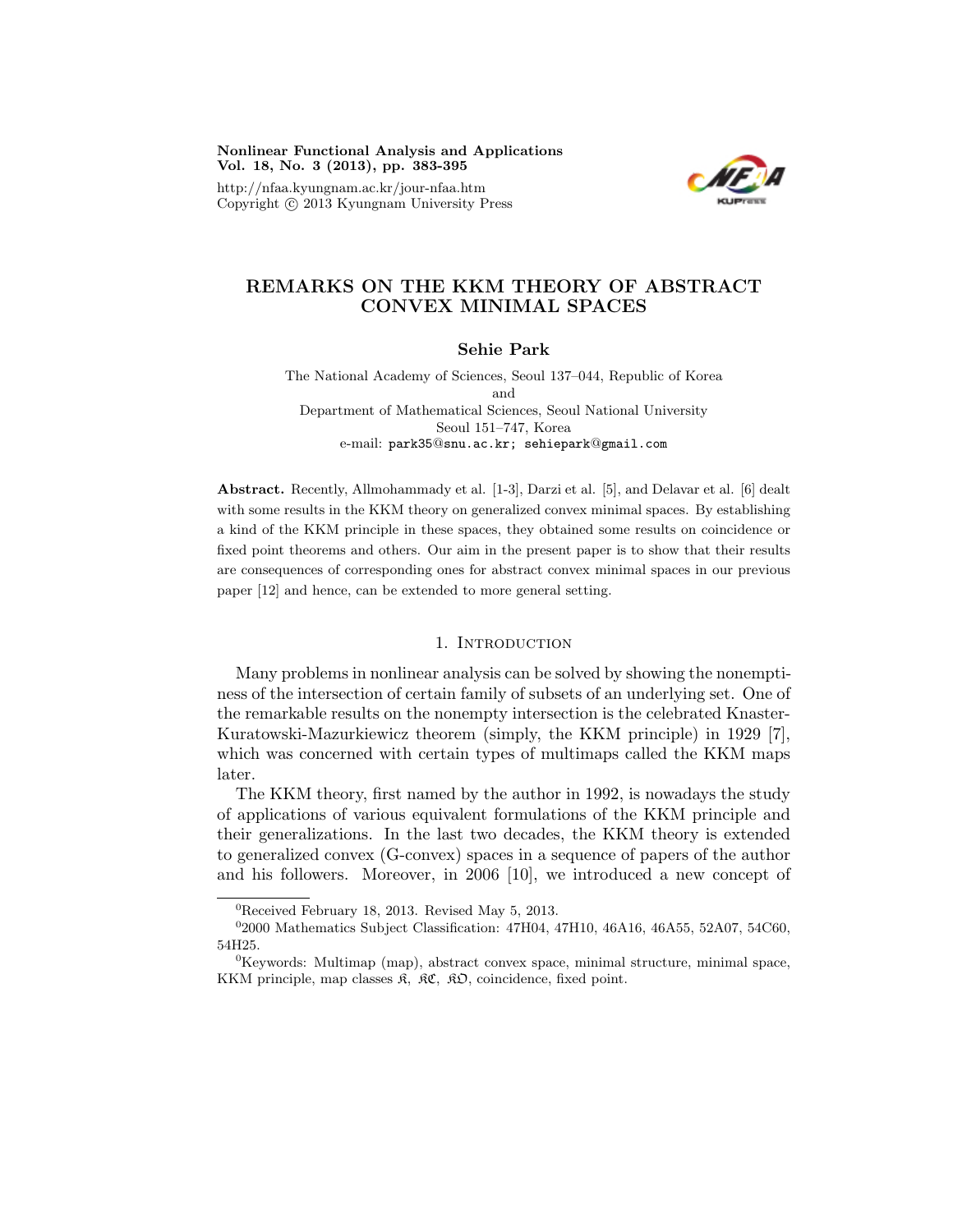abstract convex spaces which is adequate to establish the KKM theory. With this new concept, we generalized and simplified known results of the theory on convex spaces, H-spaces, G-convex spaces, and others. For details, see [13-16] and the references therein.

Apparently motivated by the present author's works on G-convex spaces, in 2008, Alimohammady et al. [1] introduced the notion of G-convex minimal spaces and obtained the open and closed versions of the KKM principle in this new setting. Their method is just replacing the topological structure in the relevant results by the more general minimal structure as in [2].

In the same year [12], we introduced a new concept of abstract convex minimal spaces and established typical results in the KKM theory of such spaces. Since any minimal space can be made into a topological space, results on abstract convex minimal spaces can be deduced from the theory on abstract convex spaces. In this way, the KKM type theorems were used there to obtain coincidence theorems, the Fan-Browder type fixed point theorems, the Fan intersection theorem, and the Nash equilibrium theorem on abstract convex minimal spaces.

Recently, Allmohammady et al. [3], Darzi et al. [5], and Delavar et al. [6] dealt with some results in the KKM theory on generalized convex minimal spaces. By establishing a kind of the KKM principle in these spaces, they obtained some results on coincidence or fixed point theorems and others. Our aim in the present paper is to show that their results are consequences of corresponding ones for abstract convex minimal spaces in our previous work [12] and hence, can be extended to more general setting.

The authors of [5] claimed that generalized versions of Ky Fan's lemma, Fan-Browder fixed point theorem, Nash equilibrium theorem and some Urai type fixed point theorems in G-convex minimal spaces were given. In fact, most of their results are formal extensions of corresponding ones for G-convex spaces due to the present author. These are already extended to more general abstract convex minimal spaces in [12].

Our aim in the present paper is to show that all of the results in [5, 6] are consequences of corresponding ones in our previous paper [12] and hence, can be extended to abstract convex minimal spaces. After two preliminary sections, the main results extending Theorems 2-8 of [5] will be given. We indicate that other consequences of them in [3, 5, 6] can be also extended and improved.

### 2. Abstract convex spaces

In this section, we recall definitions and some basic results on abstract convex spaces given in [10, 12-15] and some of their new consequences.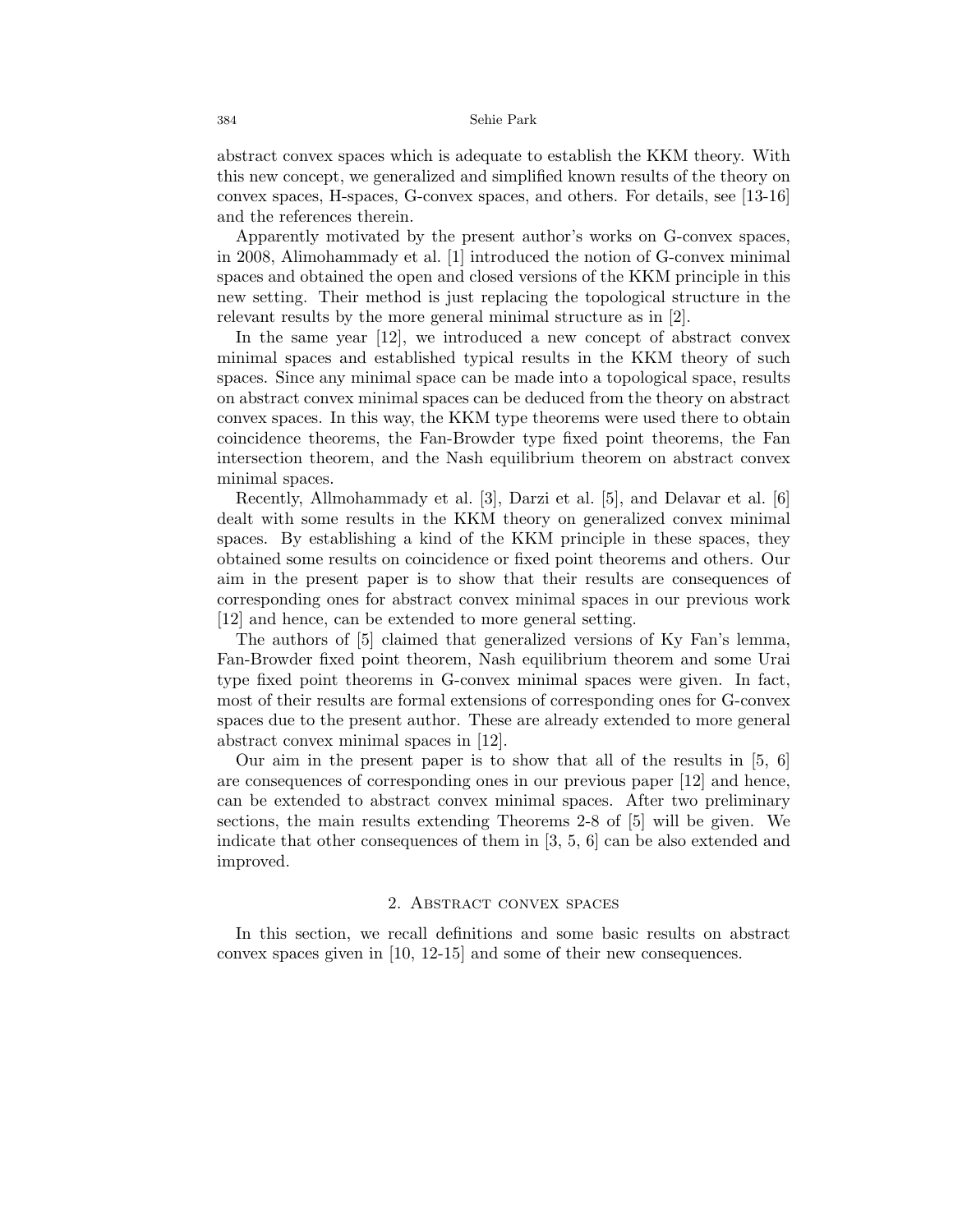A multimap or simply a map  $F : X \to Y$  is a function from a set X into the power set  $\mathcal{P}(Y)$  of a set Y; that is, a function with the values  $F(x) \subset Y$ for  $x \in X$  and the fibers  $F^-(y) := \{x \in X \mid y \in F(x)\}\$ for  $y \in Y$ . For  $A \subset X$ , let  $F(A) := \bigcup \{ F(x) \mid x \in A \}.$  For any  $B \subset Y$ , the (lower) inverse of B under  $F$  is defined by

$$
F^{-}(B) := \{ x \in X \mid F(x) \cap B \neq \emptyset \}.
$$

Let  $\langle D \rangle$  denote the set of all nonempty finite subsets of a set D.

**Definition 2.1.** An abstract convex space  $(E, D; \Gamma)$  consists of a nonempty set E, a nonempty set D, and a map  $\Gamma : \langle D \rangle \to E$  with nonempty values. We may denote  $\Gamma_A := \Gamma(A)$  for  $A \in \langle D \rangle$ .

For any  $D' \subset D$ , the *Γ-convex hull* of  $D'$  is denoted and defined by

$$
\mathrm{co}_{\Gamma} D' := \bigcup \{ \Gamma_A \mid A \in \langle D' \rangle \} \subset E.
$$

A subset X of E is called a  $\Gamma$ -convex subset of  $(E, D; \Gamma)$  relative to  $D'$  if for any  $N \in \langle D' \rangle$ , we have  $\Gamma_N \subset X$ , that is,  $\text{co}_{\Gamma}D' \subset X$ . Then  $(X, D'; \Gamma|_{\langle D' \rangle})$  is called a  $\Gamma$ -convex subspace of  $(E, D; \Gamma)$ .

When  $D \subset E$ , the space is denoted by  $(E \supset D; \Gamma)$ . In such case, a subset X of E is said to be  $\Gamma$ -convex if  $\text{co}_{\Gamma}(X \cap D) \subset X$ ; in other words, X is  $\Gamma$ -convex relative to  $D' := X \cap D$ . In case  $E = D$ , let  $(E; \Gamma) := (E, E; \Gamma)$ .

An abstract convex space with a topology on  $E$  is sometimes called an abstract convex topological space.

Example 2.1. Examples of abstract convex spaces were given in [10, 13-15].

For abstract convex spaces, we can define KKM maps as in [10]:

**Definition 2.2.** Let  $(E, D; \Gamma)$  be an abstract convex space and Z a set. For a map  $F : E \longrightarrow Z$  with nonempty values, if a map  $G : D \longrightarrow Z$  satisfies

$$
F(\Gamma_A) \subset G(A) := \bigcup_{y \in A} G(y) \quad \text{for all } A \in \langle D \rangle,
$$

then G is called a KKM map with respect to F. A KKM map  $G: D \to E$  is a KKM map with respect to the identity function  $1<sub>E</sub>$ .

A map  $F: E \multimap Z$  is said to have the KKM property and called a  $\mathfrak{K}\text{-}map$  if, for any KKM map  $G : D \to Z$  with respect to F, the family  ${G(y)}_{y\in D}$  has the finite intersection property. We denote

$$
\mathfrak{K}(E, Z) := \{ F : E \multimap Z \mid F \text{ is a } \mathfrak{K}\text{-map} \}.
$$

Similarly, when  $Z$  is a topological space, a  $\mathcal{RC}$ -map is defined for closedvalued maps  $G$ , and a  $\mathcal{R}D$ -map for open-valued maps  $G$ . In this case, we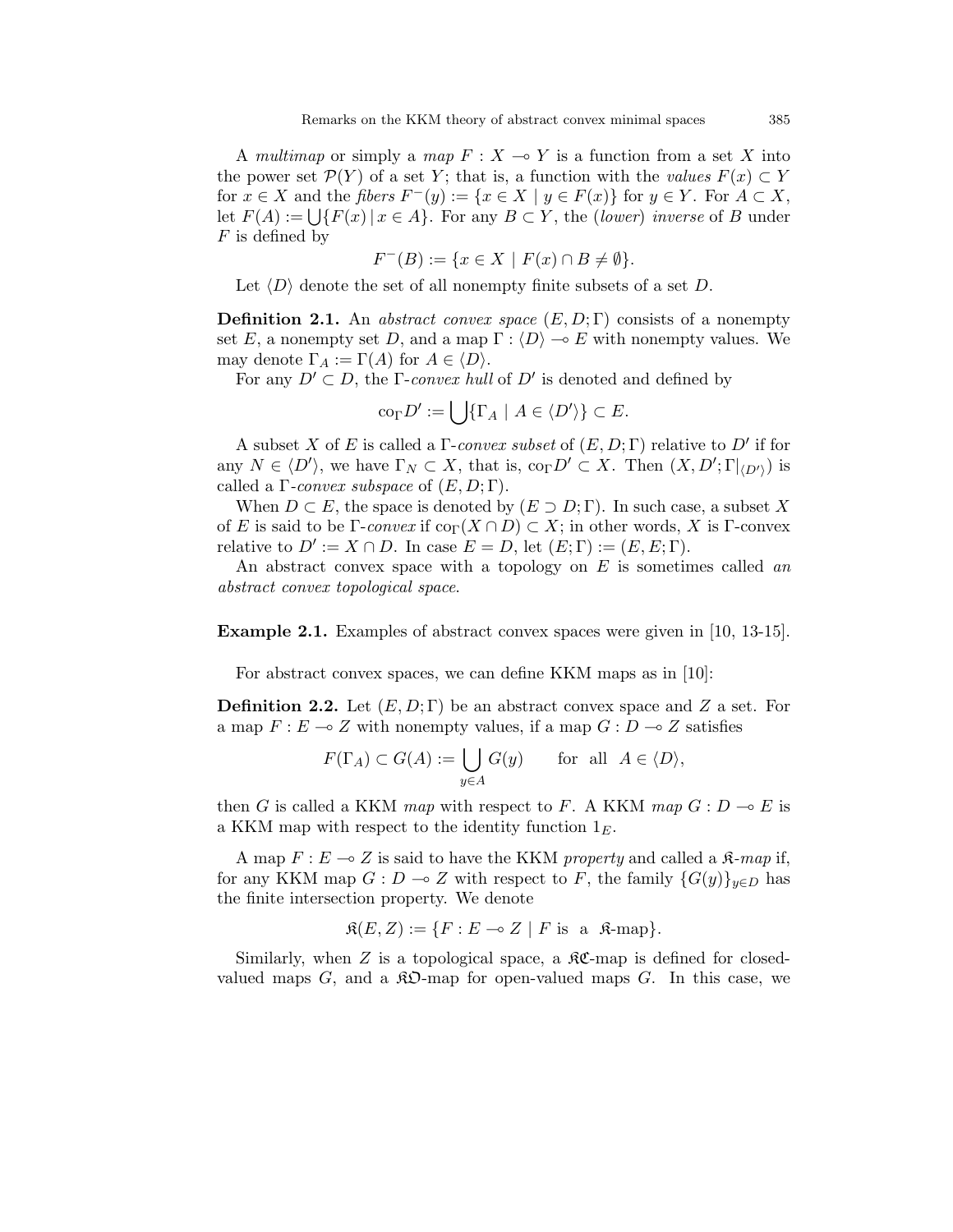have

$$
\mathfrak{K}(E, Z) \subset \mathfrak{KC}(E, Z) \cap \mathfrak{KD}(E, Z).
$$

Note that if Z is discrete then three classes  $\mathfrak{K}, \mathfrak{K} \mathfrak{C},$  and  $\mathfrak{K} \mathfrak{D}$  are identical.

**Example 2.2.** (1) Every abstract convex space in our sense has a map  $F \in$  $\mathfrak{K}(E, Z)$  for any nonempty set Z and for any class of KKM maps  $G : D \to Z$ with respect to F. In fact, for each  $x \in E$ , choose  $F(x) := Z$  or let  $F(x)$ contain some  $z_0 \in Z$ .

(2) Further examples were given in Section 5 of [10].

**Definition 2.3.** The *partial* KKM *principle* for an abstract convex topological space  $(E, D; \Gamma)$  is the statement  $1_E \in \mathfrak{RC}(E, E)$ ; that is, for any closed-valued KKM map  $G : D \multimap E$ , the family  ${G(y)}_{y\in D}$  has the finite intersection property. The KKM *principle* is the statement  $1_E \in \mathfrak{RC}(E, E) \cap \mathfrak{RO}(E, E);$ that is, the same property also holds for any open-valued KKM map.

An abstract convex space is called a (partial) KKM space if it satisfies the (partial) KKM principle, respectively.

Example 2.3. The following are typical examples of KKM spaces. Others can be seen in [13] and the references therein.

(1) A convexity space  $(E, \mathcal{C})$  in the classical sense consists of a topological space E and a family C of subsets of E such that E itself is an element of C and  $\mathcal C$  is closed under arbitrary intersection.

(2) A convex space  $(X, D) = (X, D; \Gamma)$  is a triple where X is a subset of a vector space,  $D \subset X$  such that  $\text{co } D \subset X$ , and each  $\Gamma_A$  is the convex hull of  $A \in \langle D \rangle$  equipped with the Euclidean topology. This concept generalizes the convex space due to Lassonde for  $X = D$ .

(3) An abstract convex topological space  $(X, D; \Gamma)$  is called an H-space if  $\Gamma = {\Gamma_A}$  is a family of contractible (or, more generally,  $\omega$ -connected) subsets of X indexed by  $A \in \langle D \rangle$  such that  $\Gamma_A \subset \Gamma_B$  whenever  $A \subset B \in \langle D \rangle$ . If  $D = X$ ,  $(X;\Gamma)$  is called a c-space by Horvath.

(4) A generalized convex space or a G-convex space  $(X, D; \Gamma)$  is an abstract convex topological space such that for each  $A \in \langle D \rangle$  with the cardinality  $|A| = n + 1$ , there exists a continuous function  $\phi_A : \Delta_n \to \Gamma(A)$  such that  $J \in \langle A \rangle$  implies  $\phi_A(\Delta_J) \subset \Gamma(J)$ .

Here,  $\Delta_n$  is the standard *n*-simplex with vertices  $\{e_i\}_{i=0}^n$ , and  $\Delta_J$  the face of  $\Delta_n$  corresponding to  $J \in \langle A \rangle$ .

(5) A space having a family  $\{\phi_A\}_{A\in\langle D\rangle}$  or simply a  $\phi_A$ -space

 $(X, D; {\phi_A}_{A \in \langle D \rangle})$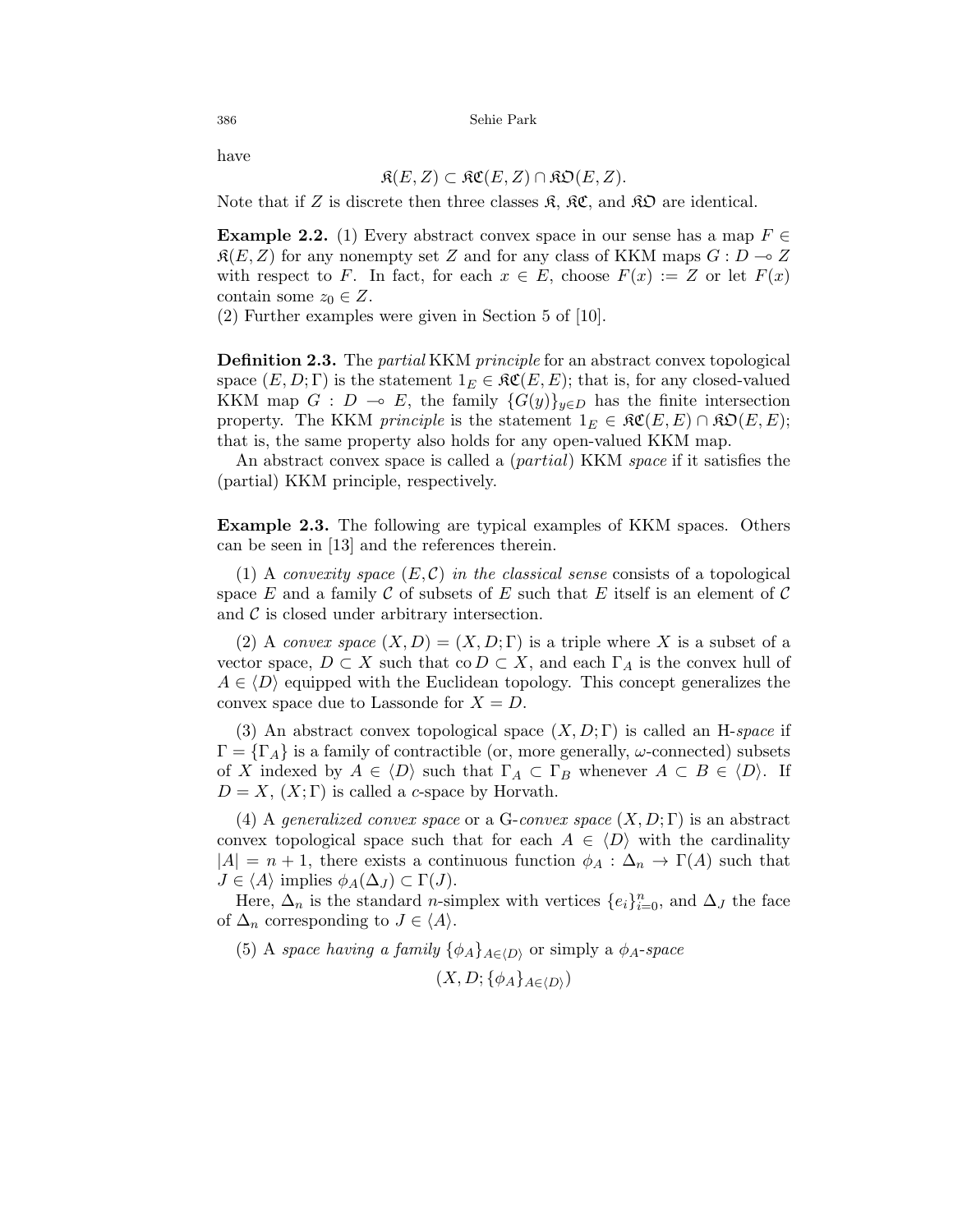consists of a topological space  $X$ , a nonempty set  $D$ , and a family of continuous functions  $\phi_A : \Delta_n \to X$  (that is, singular *n*-simplexes) for  $A \in \langle D \rangle$  with the cardinality  $|A| = n + 1$ .

Every  $\phi_A$ -space  $(X, D; \Gamma)$  with  $\Gamma_A := \phi_A(\Delta_n)$  for  $A \in \langle D \rangle$  with  $|A| = n + 1$ is a KKM space which is not G-convex; see [16].

Note that each of the above examples has a large number of concrete examples. Note also that [13] contains some incorrectly stated statements such as (VI), Theorem 4, (XVI), and (XVII). These can be corrected easily.

Recently, Kulpa and Szymanski [8] found some partial KKM spaces which are not KKM spaces.

Now we have the following diagram for triples  $(E, D; \Gamma)$ :

Simplex  $\Rightarrow$  Convex subset of a t.v.s.  $\Rightarrow$  Convex space  $\Rightarrow$  H-space  $\implies$  G-convex space  $\implies \phi_A$ -space  $\implies$  KKM space  $\Rightarrow$  Partial KKM space  $\Rightarrow$  Abstract convex space.

## 3. Abstract convex minimal spaces

**Definition 3.1.** ([1,2]) A family  $\mathcal{M} \subset \mathcal{P}(X)$  is called a *minimal structure* on a set X if  $\emptyset, X \in \mathcal{M}$ . In this case,  $(X, \mathcal{M})$  is called a *minimal space*. Any element of  $\mathcal M$  is called an *m-open set* of X and a complement of an *m*-open set is called an m-closed set of X. For minimal spaces  $(X, \mathcal{M})$  and  $(Y, \mathcal{N})$ , a function  $f: X \to Y$  is said to be *continuous* (more precisely, *m-continuous* or  $(M, N)$ -continuous) if  $f^{-1}(V) \in M$  for each  $V \in N$ .

From now on, an abstract convex space  $(E, D; \Gamma)$  with a minimal structure on E will be called an abstract convex minimal space.

Example 3.1. (1) Any topological space is a minimal space and not conversely. However, any minimal space can be made into a topological space; see Proposition 1 below.

(2) Any t.v.s. is a minimal vector space. There is some linear minimal space which is not a t.v.s. [1].

(3) A generalized convex minimal space or a  $G$ -convex minimal space  $(X, D;$ Γ) consists of a minimal space X, a nonempty set D, and a map  $\Gamma : \langle D \rangle \longrightarrow X$ such that for each  $A \in \langle D \rangle$  with the cardinality  $|A| = n + 1$ , there exists a continuous function  $\phi_A : \Delta_n \to \Gamma(A)$  such that  $J \in \langle A \rangle$  implies  $\phi_A(\Delta_J) \subset$  $\Gamma(J)$ . See [1].

(4) A G-convex space is a G-convex minimal space, and the converse does not hold; for an example, see [1].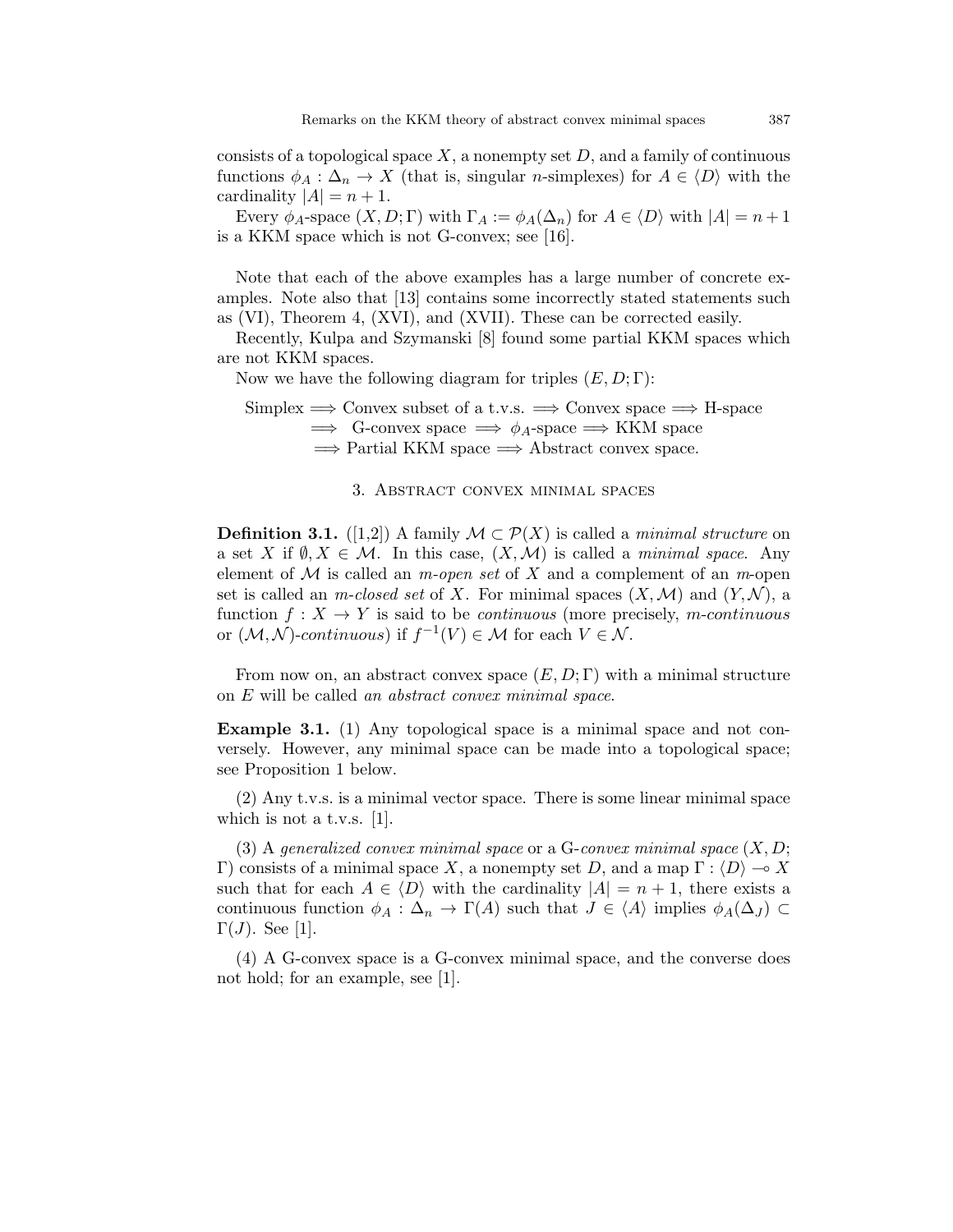(5) A minimal  $\phi_A$ -space  $(X, D; {\phi_A}_{A\in\langle D \rangle})$  consisting of a minimal space X, a nonempty set D, and a family of continuous functions  $\phi_A : \Delta_n \to X$  for  $A \in \langle D \rangle$  with  $|A| = n + 1$  is an abstract convex minimal space by putting  $\Gamma_A := \phi_A(\Delta_n)$ ; see [11].

It is obvious that basic facts on G-convex spaces (e.g. in [9]) can be extended to corresponding ones on G-convex minimal spaces. However, we have the following:

**Proposition 3.1.** ([12]) (i) A minimal space  $(X, \mathcal{M})$  can be made into a topological space  $(X, \mathcal{T})$ .

(ii) A continuous map  $f : (X, \mathcal{M}) \to (Y, \mathcal{N})$  between minimal spaces can be regarded as a continuous map between the corresponding topological spaces.

**Proposition 3.2.** ([12]) A minimal  $\phi_A$ -space  $(X, D; {\phi_A}_{A \in \langle D \rangle})$  with a minimal space  $(X, \mathcal{M})$  can be regarded as the one with a topological space  $(X, \mathcal{T})$ .

Consequently, a G-convex minimal space can be made into a G-convex space. This implies that the study of G-convex minimal spaces is not essential.

**Definition 3.2.** Let  $(E, D; \Gamma)$  be an abstract convex space and  $(Z, \mathcal{M})$  a minimal space. Then an  $m\mathcal{RC}$ -map is defined for m-closed-valued maps  $G$ , and an  $m\mathcal{R}\mathfrak{O}$ -map for m-open-valued maps G. In this case, we have

 $\mathfrak{K}(E, Z) \subset m\mathfrak{K}\mathfrak{C}(E, Z) \cap m\mathfrak{K}\mathfrak{O}(E, Z).$ 

For a KKM map on a G-convex minimal space, the following is known:

**Proposition 3.3.** ([1, Theorems 3.2 and 3.5]) Let  $(E, D; \Gamma)$  be a G-convex minimal space and  $F : D \multimap E$  a KKM map with m-closed [resp., m-open] values. Then  ${F(z)}_{z\in D}$  has the finite intersection property.

Usually, a KKM type theorem is a claim  $1_E \in \mathfrak{K}(E,E)$  for an abstract convex space  $(E, D; \Gamma)$ . There are a large number of works on various forms of the KKM type theorems for convex spaces, H-spaces, or G-convex spaces and their applications. See Section 5 of [10] and the references at the end.

**Definition 3.3.** For an abstract convex minimal space  $(E, D; \Gamma)$ , the mKKM *principle* is the statement  $1_E \in m\Re\mathfrak{C}(E, E) \cap m\Re\mathfrak{O}(E, E)$ , and the *partial* mKKM principle the statement  $1_E \in m\mathfrak{RC}(E, E)$ .

A minimal KKM space (or simply, mKKM space) is an abstract convex minimal space satisfying the mKKM principle. A minimal partial KKM space (or simply, *partial* mKKM *space*) is an abstract convex minimal space satisfying the partial mKKM principle.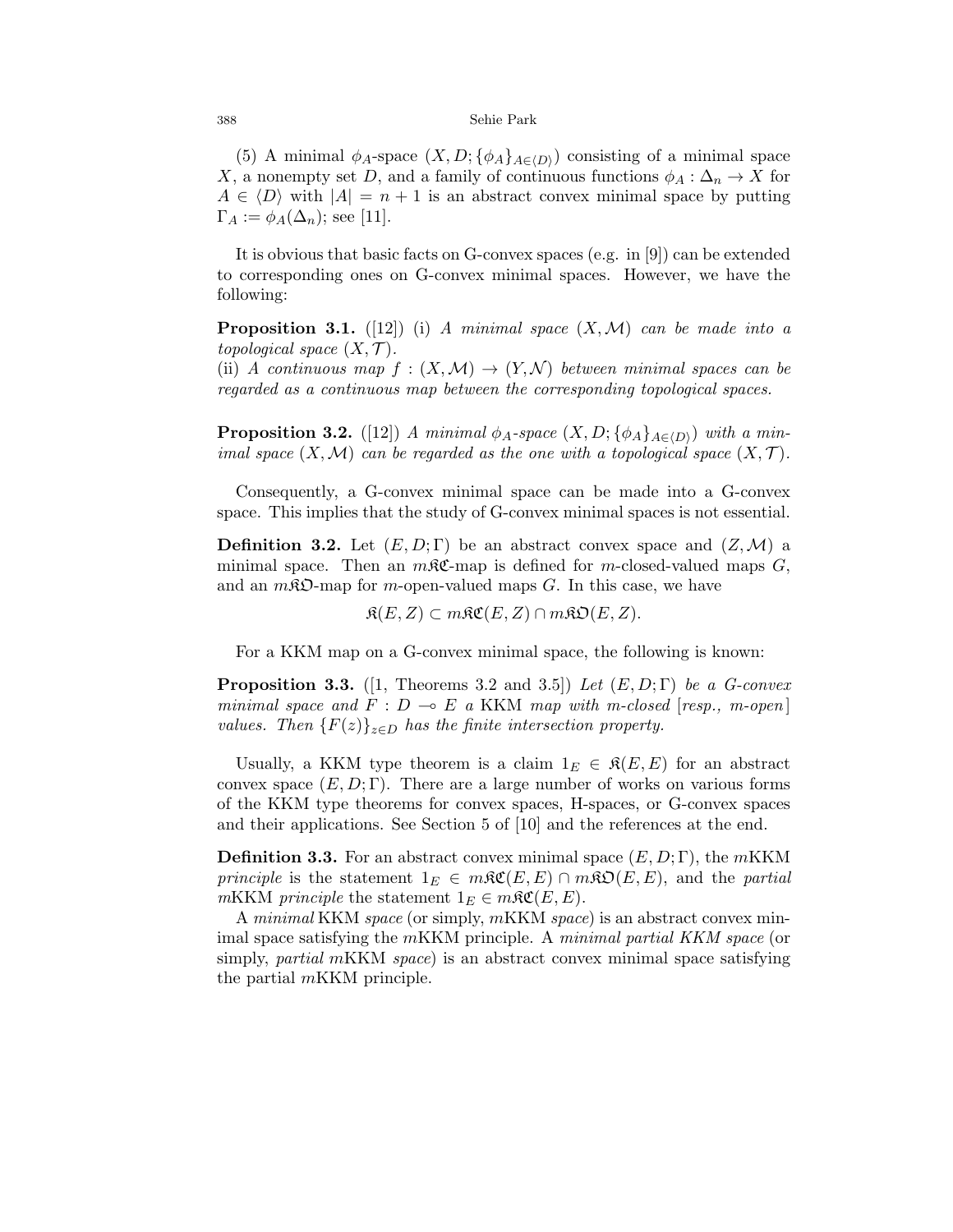Example 3.2. In view of Proposition 3.3, a G-convex minimal space is an mKKM-space. The converse does not hold; see [11].

Proposition 3.3 can be extended as follows:

**Proposition 3.4.** A minimal  $\phi_A$ -space  $(X, D; \{\phi_A\}_{A \in \langle D \rangle})$  is an mKKM space.

*Proof.* By Proposition 3.2, any  $\phi_A$ -space with a minimal space  $(X, \mathcal{M})$  can be regarded as the one with a topological space  $(X, \mathcal{T})$ . Let  $\Gamma : \langle D \rangle \to X$  be defined by  $\Gamma_A := \phi_A(\Delta_{|A|-1})$  for each  $A \in \langle D \rangle$ . Then  $(X, D; \Gamma)$  is a KKM space as in [16]. Hence the proposition holds.  $\square$ 

4. The KKM type theorems in abstract convex spaces

We begin with the following in [12, Theorem 1]:

**Theorem 4.1.** Let  $(E, D; \Gamma)$  be an abstract convex space, Z a set, and F :  $E \multimap Z$  a map. Then  $F \in \mathfrak{K}(E, Z)$  iff for any map  $G : D \multimap Z$  satisfying

 $F(\Gamma_N) \subset G(N)$  for any  $N \in \langle D \rangle$ , we have  $F(E) \cap \bigcap \{G(y) \mid y \in N\} \neq \emptyset$  for each  $N \in \langle D \rangle$ .

**Remark 4.1.** If Z has any minimal structure and if  $F \in m\mathfrak{KO}(E, Z)$  [resp.,  $F \in m\mathfrak{SC}(E, Z)$ , then we have to assume G is m-open-valued [resp., m-closedvalued].

**Definition 4.1.** ([1]) A subset K of a minimal space  $(Z, \mathcal{M})$  is said to be *m*-compact if any family  $\{A_{\alpha}\}\$  of *m*-open sets such that  $K \subset \bigcup_{\alpha} A_{\alpha}$  has a finite subfamily  $\{A_{\alpha_i}\}\$  such that  $K \subset \bigcup_i A_{\alpha_i}$ .

For a subset A of a minimal space  $(Z, \mathcal{M})$ , let Int  $A = m$ -Int  $A := \bigcup \{U \in$  $\mathcal{M} \mid U \subset A$  and  $\overline{A} = m\text{-Cl } A := \bigcap \{V \mid A \subset V, V^c \in \mathcal{M}\}\.$  Note that  $\overline{A}$  is m-closed if and only if arbitrary union of m-open sets is m-open [17].

Under an additional requirement, we have the whole intersection property for the map-values of a KKM map as in [12, Corollary 1.2]:

**Theorem 4.2.** Let  $(E, D; \Gamma)$  be a partial mKKM space and  $G : D \to E$  a map satisfying

(1) G has m-closed values, and

 $(2)$  G is a KKM map.

Then  ${G(y)}_{y\in D}$  has the finite intersection property. Further if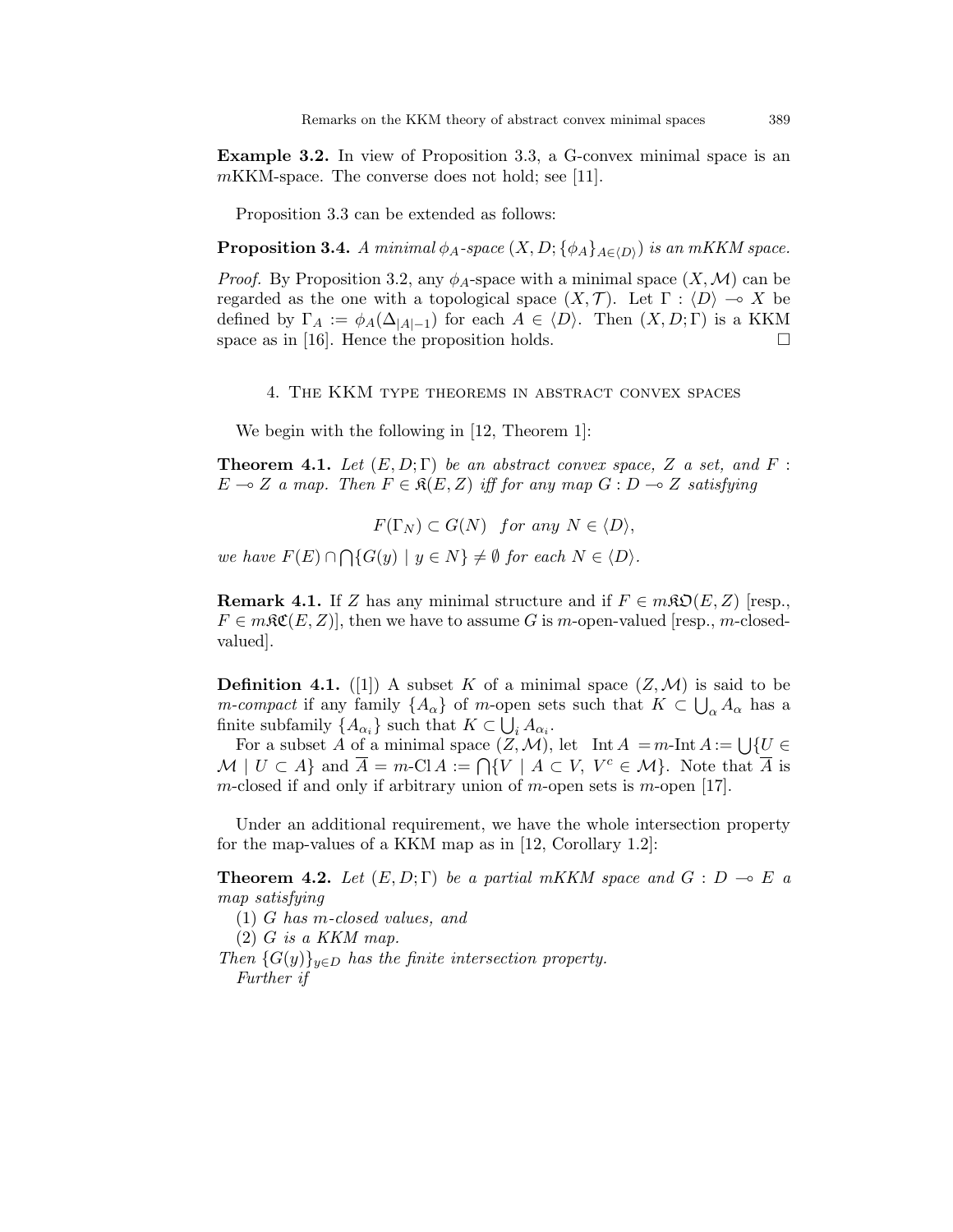(3)  $\bigcap_{z \in M} G(z)$  is m-compact for some  $M \in \langle D \rangle$ , then we have

$$
\bigcap_{y \in D} G(y) \neq \emptyset.
$$

Note that, if  $(E, D; \Gamma)$  is a G-convex minimal space, then Theorem 4.2 reduces to [5, Theorem 2].

Modifying the definition in [3], for an abstract convex minimal space  $(E, D; \Gamma)$ , we define as follows:

**Definition 4.2.** A map  $G: D \to E$  has intersectionally m-closed values if

$$
\bigcap_{y \in D} \overline{G(y)} = \overline{\bigcap_{y \in D} G(y)}
$$

and transfer m-closed values if

$$
\bigcap_{y\in D}\overline{G(y)}=\bigcap_{y\in D}G(y).
$$

Corollary 4.1. Let  $(E, D; \Gamma)$  be a partial mKKM space, and  $G : D \multimap E$  a map satisfying

(1) G has intersectionally m-closed values,

- (2)  $\overline{G}$  has m-closed values,
- $(3)$   $\overline{G}$  is a KKM map, and

(4)  $\bigcap_{z \in M} G(z)$  is m-compact for some  $M \in \langle D \rangle$ . Then we have

$$
\bigcap_{y \in D} G(y) \neq \emptyset.
$$

*Proof.* Since  $\overline{G}$  satisfies requirements of G in Theorem 4.2, we have  $\emptyset \neq$  $\bigcap_{y\in D} \overline{G}(y)$ . This implies  $\bigcap_{y\in D} G(y) \neq \emptyset$  by (1). Hence the conclusion  $holds.$ 

Corollary 4.1 reduces to [12, Corollary 1.3] whenever G is a transfer mclosed map. Consequently, it contains results in  $[9]$  for G-convex spaces,  $[10]$ , Proposition 5] for abstract convex spaces, and [1, Theorem 3.3] for G-convex minimal spaces.

The following is [12, Corollary 1.4]:

**Theorem 4.3.** Let  $(E, D; \Gamma)$  be an abstract convex minimal space with the identity map  $1_E \in m\mathfrak{SO}(E, E)$ , and  $G : D \multimap E$  a map satisfying

(1) G has m-open values, and

 $(2)$  G is a KKM map.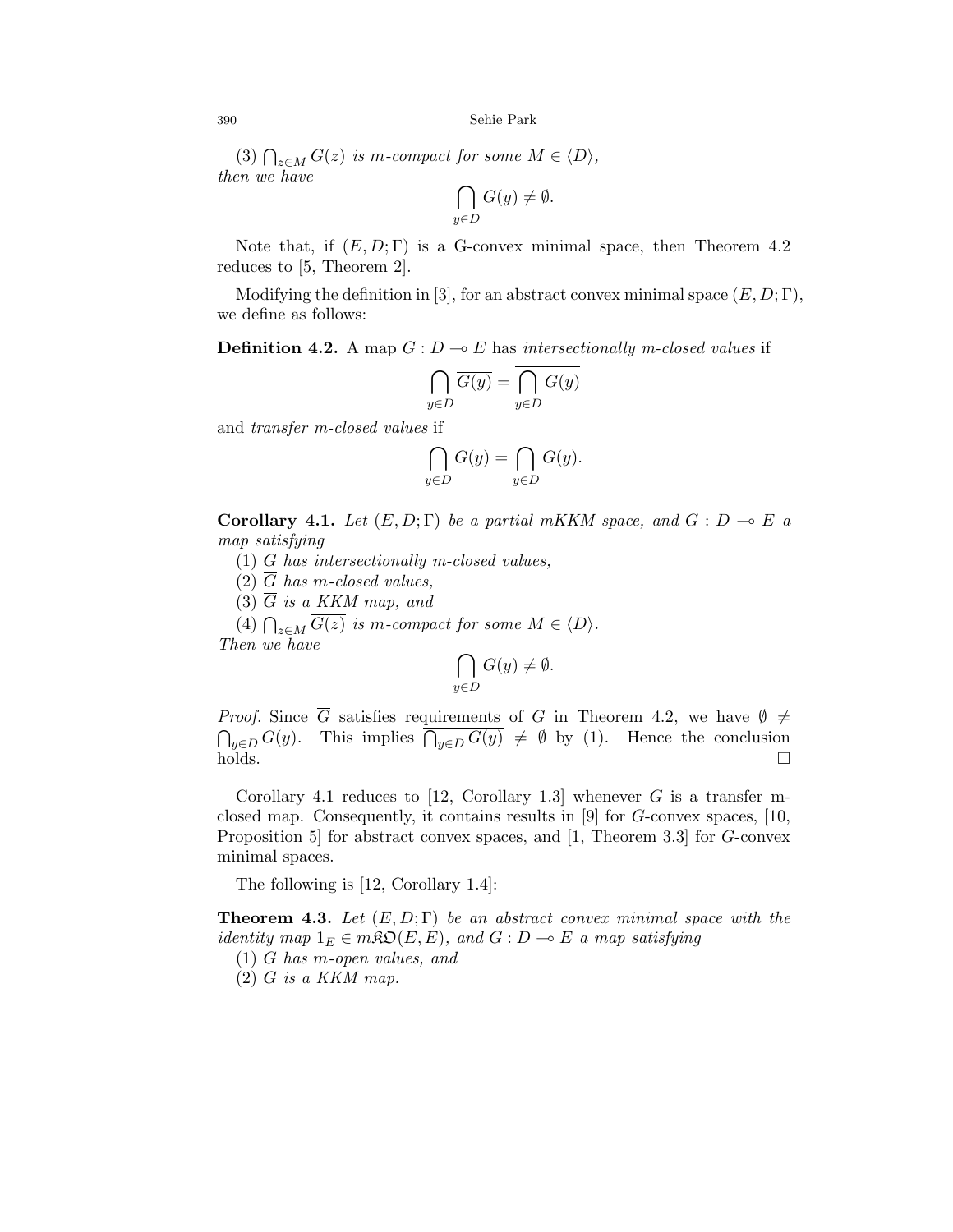Then  ${G(y)}_{y\in D}$  has the finite intersection property. Further if (3)  $\bigcap_{z \in M} G(z)$  is m-compact for some  $M \in \langle D \rangle$ , and  $(4)$   $\overline{G}$  has m-closed values, then we have

$$
\bigcap_{y \in D} \overline{G(y)} \neq \emptyset.
$$

Note that Theorems 4.2 and 4.3 hold for an  $mKKM$  space  $(E, D; \Gamma)$  and hence for any G-convex minimal space. Therefore, Theorem 4.3 reduces to [5, Theorem 3]. Moreover, note that [5, Corollary 1] simply tells that any G-convex minimal space is an mKKM space.

#### 5. Coincidence and fixed point theorems

In the KKM theory, there exist some basic results from which we can deduce several equivalent formulations that can be used to applications; see [9, 13-15]. In this section, we introduce some of such basic results.

For abstract convex spaces, we have the following coincidence theorem [12, Theorem 3]:

**Lemma 5.1.** Let  $(E, D; \Gamma)$  be an abstract convex space, Z a set, S : D  $\rightarrow$ Z,  $T : E \multimap Z$  maps, and  $F \in \mathfrak{K}(E, Z)$ . Suppose that

(1) for each  $z \in F(E)$ ,  $\operatorname{co}_{\Gamma}S^{-}(z) \subset T^{-}(z)$  [that is,  $T^{-}(z)$  is  $\Gamma$ -convex relative to  $S^{-}(z)$ ; and

(2)  $F(E) \subset S(N)$  for some  $N \in \langle D \rangle$ .

Then there exists an  $\bar{x} \in E$  such that  $F(\bar{x}) \cap T(\bar{x}) \neq \emptyset$ .

**Remark 5.1.** If Z has a minimal structure and S has m-open [resp., m-closed] values, then S has relatively m-open [resp., m-closed] values in  $F(E)$ . Then we can assume  $F \in m\mathfrak{RC}(E, Z)$  [resp.,  $F \in m\mathfrak{RO}(E, Z)$ ].

The following is an immediate consequence of Lemma 5.1:

**Theorem 5.1.** Suppose that  $(E, D; \Gamma)$  is an abstract convex minimal space,  $(Z, \mathcal{M})$  is a minimal space,  $S : D \multimap Z$ ,  $T : E \multimap Z$  and  $F \in m\mathfrak{RC}(E, Z)$  are multimaps satisfying

- (a) S has m-open values;
- (b) for each  $z \in F(E)$ , co<sub> $\Gamma S^{-}(z) \subset T^{-}(z)$ ;</sub>

(c)  $Z = S(N)$  for some  $N \in \langle D \rangle$ .

Then  $F$  and  $T$  have a coincidence point, that is, the conclusion of Lemma 5.1 holds.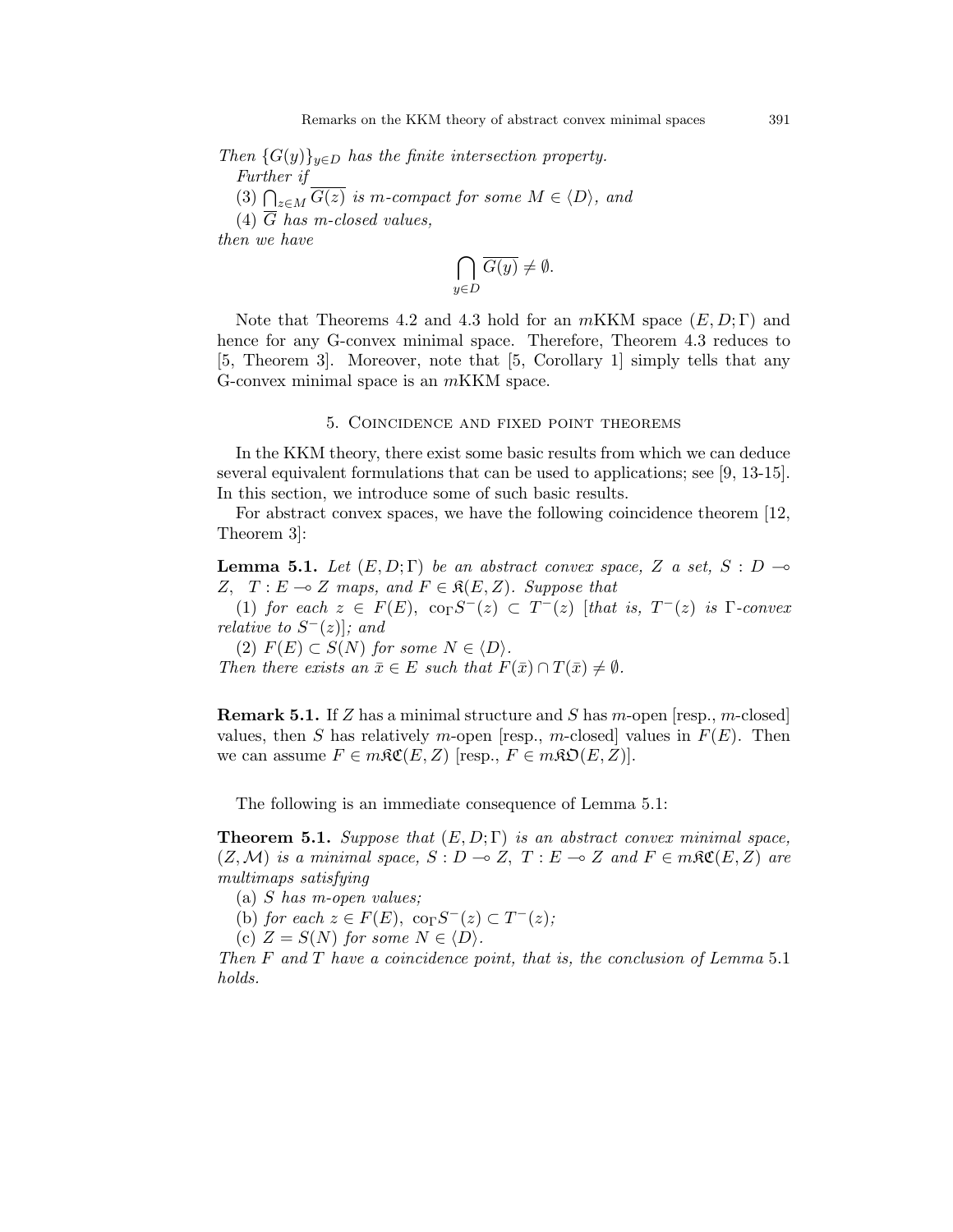Note that, if  $(E, D; \Gamma)$  is a G-convex minimal space, then Theorem 5.1 reduces to [5, Theorem 4].

From Lemma 5.1, we also have the following:

**Theorem 5.2.** Suppose that  $(E, D; \Gamma)$  is an abstract convex minimal space,  $(Z, \mathcal{M})$  is a minimal space,  $S : D \to Z$ ,  $T : E \to Z$  and  $F \in m\mathfrak{SO}(E, Z)$  are multimaps satisfying

- (a) S has m-closed value;
- (b) for each  $z \in F(E)$ ,  $\operatorname{co}_{\Gamma} S^{-}(z) \subset T^{-}(z)$ ;
- (c)  $Z = S(N)$  for some  $N \in \langle D \rangle$ .

Then F and T have a coincidence point.

Note that, if  $(E, D; \Gamma)$  is a G-convex minimal space, then Theorem 5.2 reduces to [5, Theorem 5]. Moreover, [5, Corollary 6] can be improved as for Theorem 5.2.

From Theorems 5.1 and 5.2 with  $E = Z$  and  $F = 1_E$ , we have the following prototype [12, Corollary 3.1] of the Fan-Browder fixed point theorem [4]:

Corollary 5.1. Let  $(E, D; \Gamma)$  be an mKKM space, and  $G : E \to D$ ,  $H : E \to$ E maps satisfying

- (1) for each  $x \in E$ , co<sub>Γ</sub> $G(x) \subset H(x)$ ; and
- (2)  $E = G^{-}(N)$  for some  $N \in \langle D \rangle$ .
- (3)  $G^-$  has m-open  $[resp., m-closed]$  values.

Then H has a fixed point  $\bar{x} \in E$ , that is,  $\bar{x} \in H(\bar{x})$ .

All of [5, Corollaries 2-5], which were claimed in [5] to be generalizations of our previous results, are simple consequences of Corollary 5.1 whenever  $(E, D; \Gamma)$  is a G-convex minimal space.

From Lemma 5.1 with  $Z = E$ ,  $F = 1_E$ , we have the following:

**Theorem 5.3.** Suppose that  $(E, D; \Gamma)$  is an mKKM space and  $S : D \multimap E$ and  $T : E \multimap E$  are two multimaps satisfying

(a) S has m-open  $[resp., m-closed]$  values;

(b) for each  $y \in E$ ,  $\operatorname{co}_{\Gamma} S^{-}(y) \subset T^{-}(y)$ ;

(c)  $T(E) \subset S(N)$  for  $N \in \langle D \rangle$ ;

(d)  $T^-$  has nonempty values.

Then T has a fixed point.

*Proof.* For each  $x \in E$ , by (d), there exists  $y \in T^{-}(x)$  or  $x \in T(y)$ . Therefore  $E = T(E)$  and hence  $E \subset S(N)$  by (c). This shows that condition (2) of Lemma 5.1 holds. Since other requirements of Lemma 5.1 holds, the conclusion follows.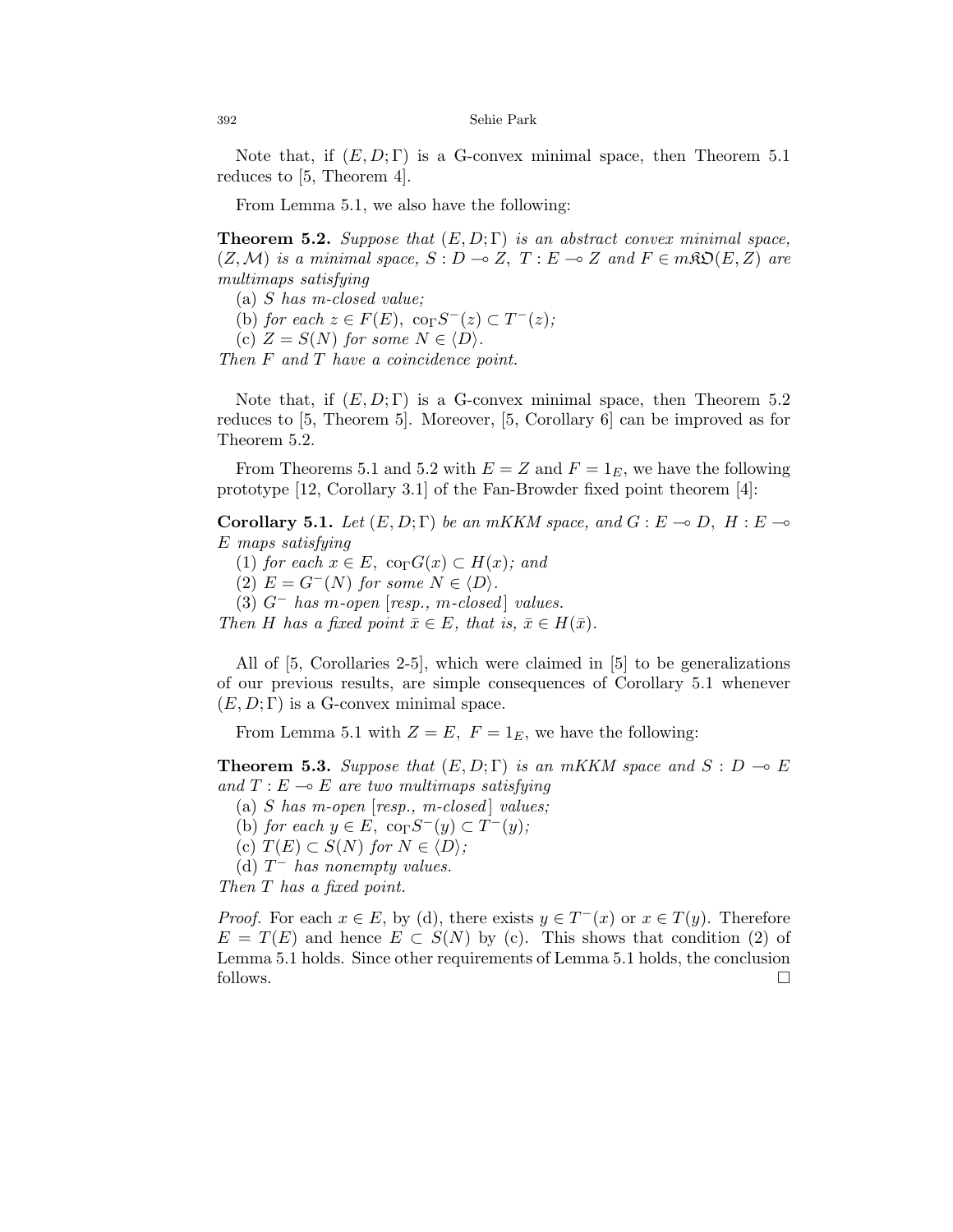Note that [5, Theorem 6] is a particular form of Theorem 5.3 for a G-convex minimal space  $(E, D; \Gamma)$ .

From Corollary 5.1, we deduced some new forms of the Fan-Browder type fixed point theorems as follows [12, Corollary 3.3]:

**Theorem 5.4.** Let  $(E, D; \Gamma)$  be an mKKM space and  $S : E \to D, T : E \to E$ maps such that

(1) for each  $x \in E$ , co<sub>Γ</sub> $S(x) \subset T(x)$ ; and

(2) there exist  $D' := \{y_1, y_2, \ldots, y_n\} \in \langle D \rangle$  and m-open [resp., m-closed] subsets  $\{G_i\}_{i=1}^n$  of E such that

$$
E = \bigcup_{i=1}^{n} G_i \quad and \quad G_i \subset S^-(y_i) \quad \text{for each } i.
$$

Then T has a fixed point  $x_* \in E$ .

Note that [5, Theorem 7] is a particular form of Theorem 5.4 for a G-convex minimal space  $(E, D; \Gamma)$  and  $S = T$ .

Modifying the definition in [3], for a minimal space X and a set Y, we define as follows:

**Definition 5.1.** A map  $F: Y \to X$  has unionly m-open values if

$$
\operatorname{Int}\bigcup_{y\in Y}F(y)=\bigcup_{y\in Y}\operatorname{Int}F(y);
$$

and transfer m-open values if

$$
\bigcup_{y \in Y} F(y) = \bigcup_{y \in Y} \text{Int } F(y).
$$

Corollary 5.2. Suppose  $(X, D; \Gamma)$  is an m-compact mKKM space, Y is a minimal space,  $S : X \to D$ ,  $F : X \to Y$  and  $T : X \to X$  are multimaps such that:

(a)  $x \in X$  and  $M \in \langle S(x) \rangle$  imply that  $\Gamma_M \subset T(x)$ ,

(b)  $F^-: Y \longrightarrow X$  has unionly m-open values and  $F(x)$  is nonempty for each  $x \in X$ ,

(c) for any  $y \in Y$  there exists  $z \in D$  such that  $F^-(y) \subset S^-(z)$ . Then T has a fixed point.

*Proof.* Note that (a) implies condition (1) of Theorem 5.4 with  $E = X$ . By (b), for each  $x \in X$ , there exists a  $y \in Y$  such that  $x \in F^-(y)$ , and hence

$$
X = \bigcup_{y \in Y} F^{-}(y) = \text{Int} \bigcup_{y \in Y} F^{-}(y) = \bigcup_{y \in Y} \text{Int} F^{-}(y).
$$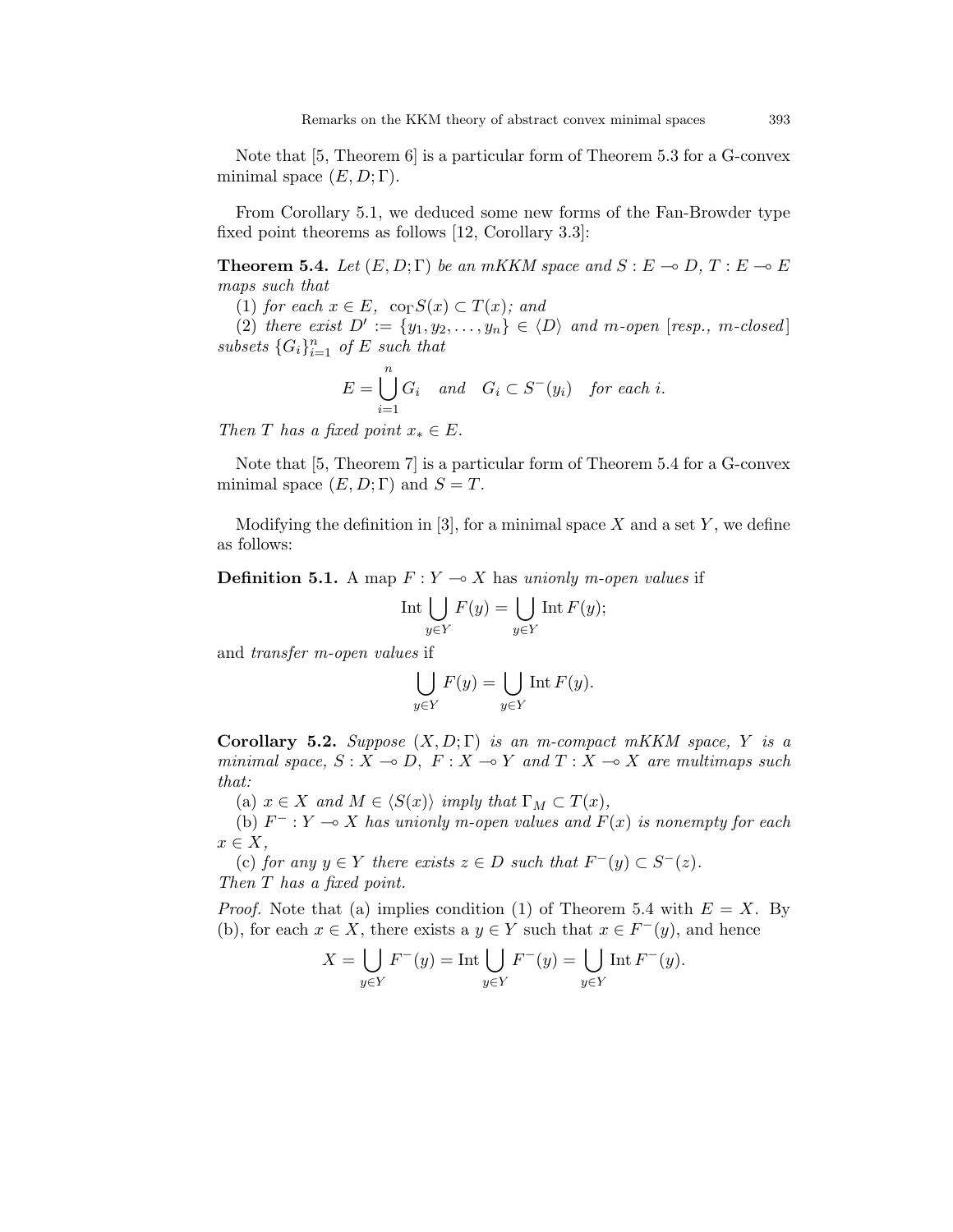Since X is m-compact, there exists  $\{y_1, \ldots, y_n\} \subset Y$  such that  $X = \bigcup_{i=1}^n$ Int  $F^-(y_i)$ . By (c), there exists  $\{z_1, \ldots, z_n\}$  such that  $F^-(y_i) \subset S^-(z_i)$ . By putting  $G_i := \text{Int } F^-(y_i) \subset S^-(z_i)$  for each i, condition (2) of Theorem 5.4 holds. Now the conclusion follows from Theorem 5.4.  $\Box$ 

For a G-convex minimal space and a transfer m-open valued  $F$ , Corollary 5.2 reduces [3, 6, Theorem 2.1] which plays the key role in [3, 6]. Hence these papers can be improved by applying Corollary 5.2. But we will not follow them.

**Lemma 5.2.** Suppose that  $(X, D; \Gamma)$  with  $\Gamma_A = \phi_A(\Delta_n)$  for  $A \in \langle D \rangle$  with  $|A| = n + 1$  is a minimal  $\phi_A$ -space and D' is a nonempty subset of D. Then its  $\Gamma$ -convex subspace  $(\text{co}_{\Gamma} D', D'; \Gamma|_{\langle D' \rangle})$  is an mKKM space.

*Proof.* In the subspace,  $\Gamma_A = \phi_A(\Delta_n)$  for  $A \in \langle D' \rangle$  with  $|A| = n + 1$ . Hence, by Proposition 3.4, the subspace is an  $mKKM$  space.  $\Box$ 

In particular, if  $(X, D; \Gamma)$  is a G-convex minimal space, so is any  $\Gamma$ -convex subspace by  $[5, \text{Lemma 1}]$ , and hence, any subspace is an *m*KKM space.

**Theorem 5.5.** Suppose  $(E, D; \Gamma)$  is an abstract convex minimal space, S :  $E \multimap D$  is a multimap and also suppose that there exist  $D' = \{y_1, \ldots, y_n\} \subset D$ and nonempty m-open [resp., m-closed] subsets  $G_i \subset S^-(y_i)$  for each  $i =$ 1,..., n. If  $(\text{co}_{\Gamma} D', D'; \Gamma|_{\langle D' \rangle})$  is an mKKM space and  $\text{co}_{\Gamma} D' \subset \bigcup_{i=1}^{n} G_i$ , then the map  $\cos S$  has a fixed point.

*Proof.* Let  $(E, D; \Gamma) := (\text{co}_{\Gamma} D', D'; \Gamma |_{\langle D' \rangle})$ . Define  $G : E \to D$  by  $G^-(y_i) :=$  $G_i$  for each i and  $H : E \to E$  by  $H(x) := \text{co}_{\Gamma} S(x)$  for each  $x \in \text{co}_{\Gamma} D'$ . Then apply Corollary 5.1 of Theorems 5.1 and 5.2.  $\Box$ 

When  $(E, D; \Gamma)$  is a G-convex minimal space, then any subspace is an  $mKKM$  space, and hence Theorem 5.5 reduces to [5, Theorem 8]. In [5], its authors claimed that [5, Theorem 8] and its Corollaries [5, Corollaries 7- 11] are all extended versions of our previous results. Now their results for G-convex minimal spaces can be extended to mKKM spaces in view of our new Theorem 5.5.

Moreover, in view of Proposition 3.4, all of Theorems 4.2, 4.3, 5.1–5.5 holds for minimal  $\phi_A$ -spaces. Finally, note that any results on minimal spaces can be deduced from the corresponding ones on topological spaces. Hence such study on minimal spaces is not essential.